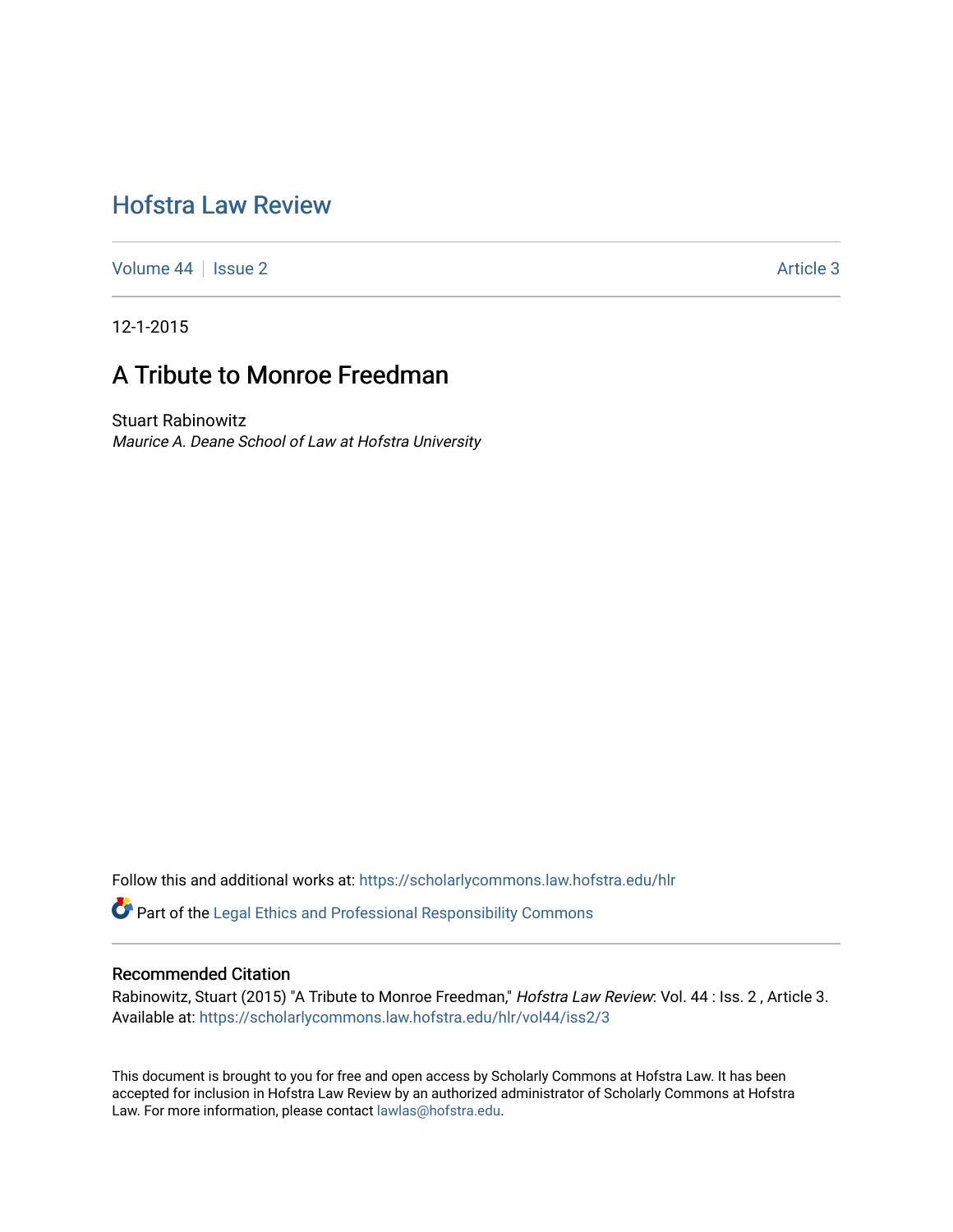## **A** TRIBUTE TO MONROE FREEDMAN\*

### *President Stuart Rabinowitz\*\**

Good evening. It is an honor to **be** with you tonight to celebrate the life and career of Monroe Freedman. As we all know, Monroe Freedman was truly a legal giant; a prolific, thoughtful, and provocative scholar; an advocate for social justice; and an inspired educator.

Earlier this year, **I** had the privilege of delivering a brief tribute to Monroe at a conference on legal ethics that Hofstra dedicated to his memory. Tonight, **I'd** like to again share some memories of my personal experiences with Monroe.

I knew Monroe for almost my entire academic life; **I** was a very young, second-year assistant professor teaching Civil Procedure and Federal Courts when Monroe was selected as Dean to succeed the founding Dean of the law school, Malachy Mahon. Because of Monroe's scholarship, persuasive advocacy, and controversial positions, Monroe's selection as Dean of, the then very young, Hofstra Law School (only five-years old) immediately put Hofstra Law on the map and elevated its reputation and prestige in the legal academy. Monroe as a dean was an interesting phenomenon-anti-authoritarian in orientation, he was in some sense, the anti-dean Dean: inclusive, leading from the bottom up rather than top down, creating a very personal, energizing atmosphere. Monroe was genuinely interested in law students, prospective and enrolled. He felt that LSATs were a poor (and biased) predictor of who would be a good lawyer and spent innumerable hours interviewing applicants who would not have been admitted but for his taking the time to discover the life story and the promise in each such student. Many successful alumni today attribute their successful careers to Monroe's intervention.

Shortly after Monroe joined Hofstra, he asked me to serve as his Associate Dean, thereby beginning my descent into the administrative-

**<sup>\*</sup>** These remarks are a rendition of President Stuart Rabinowitz's speech given at a memorial held for Monroe Freedman on September **30,** *2015,* at the Hofstra University Club.

**<sup>\*\*</sup>** President, Hofstra University; Andrew M. Boas and Mark L. Claster Distinguished Professor of Law.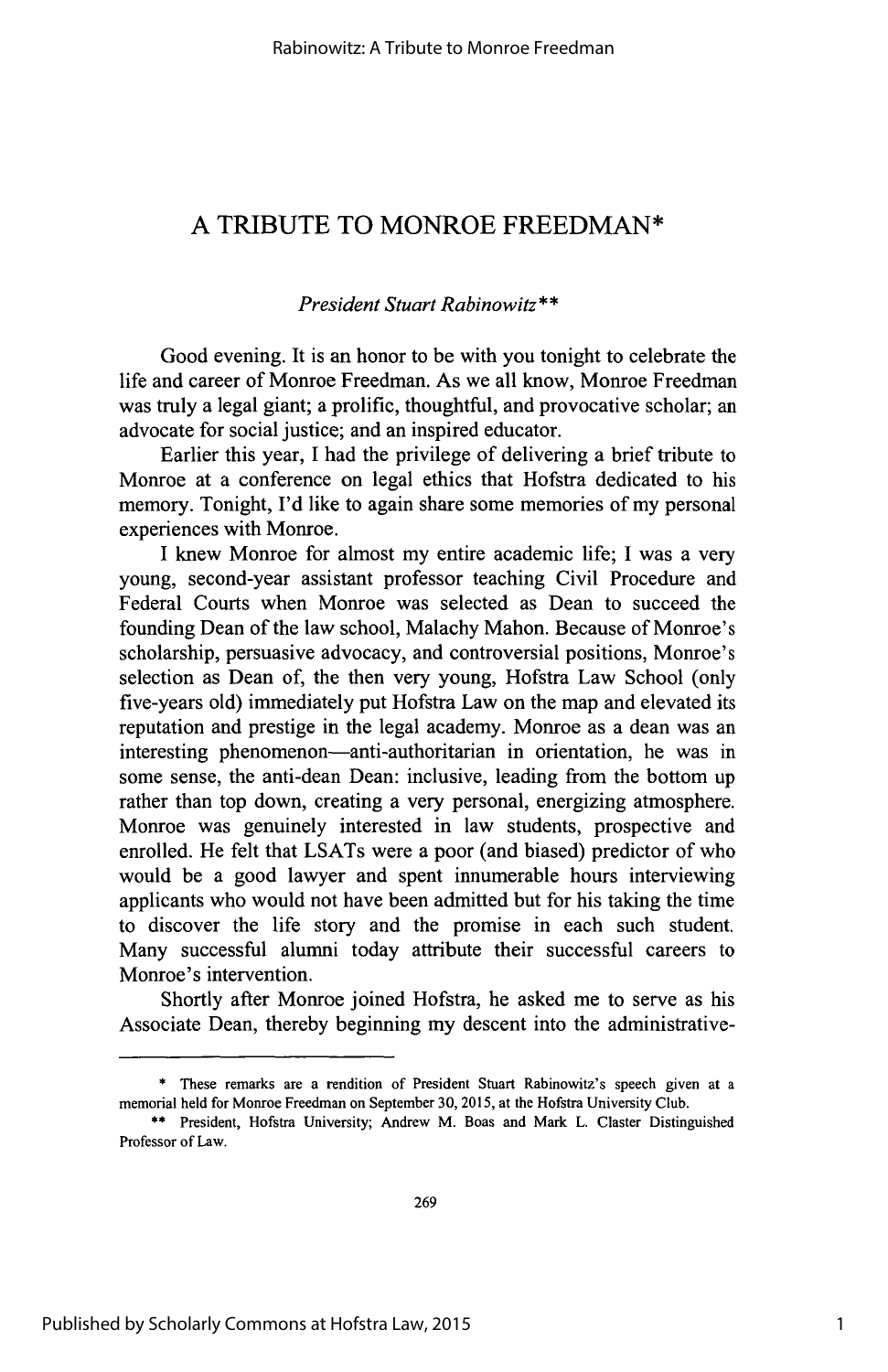*HOFSTRA LAWREVIEW* **270** [Vol. 44:269

side of the house (and perhaps indirectly responsible for my later attaining the deanship and now, as president). **I** learned much from this time as Monroe's associate-as you might expect, Monroe was a charismatic leader, very much a "big picture" leader who did not micromanage and gave me the room to learn the ropes. He was a strong believer in the importance of personal connections, hosting beginningof-the-year parties for the entire faculty in his home each year. He also invited his students to sign up for lunches with him where they would continue to discuss challenging legal issues in a smaller, more personal environment.

While serving as Dean, Monroe continued to teach, and he was an extraordinary professor. Even in his large classes, he learned the names of each of his students, addressing them as "Mr." or "Ms." with the appropriate name; as one student posted on the law school's Facebook page after Monroe's death: "After reviewing a class seating chart and conducting one class, he would remember each student without reference to the chart. Many years after law school, **I** was eating lunch in a Japanese restaurant in Washington, **D.C.** Three men entered the restaurant-one was Laurence Tribe, another was unknown to me **by** face, and the third was Monroe. As the men were waiting to be seated, **I** looked at him briefly and wondered if he would recall me if **<sup>I</sup>** introduced myself. Before **I** could do so, he looked back at me, smiled, and said: 'Good afternoon, Mr. Inserra.' Monroe was and continues to be an inspiration."

In his classes, Monroe was Socratic to the extreme; he taught his students to think about the importance of every word in an opinion, as well as about the policy choices that each such word embodied. He truly taught his students to "think like lawyers"—a concept that some might find outmoded, but which **I** believe is still at the core of an excellent legal education. Monroe's students were well prepared for the courtroom or the board room, having learned critical skills of careful reading, the ability to get to the heart of a problem, to analyze with intelligence and creativity, and to advocate with the most powerful arguments possible.

**Of** course, legal ethics were infused in all of Monroe's courses, particularly in his first-year Contracts course, where Monroe was ahead of the curve in spotting ethical issues in a host of negotiating and bargaining contexts. And being Monroe, his teaching was not without quirks. He would tell his students that they couldn't believe a statement he made, unless he said it three times; his way to encourage skepticism and to discourage students from assuming that the professorial edict should be exempt from challenge and argument. However, for first-year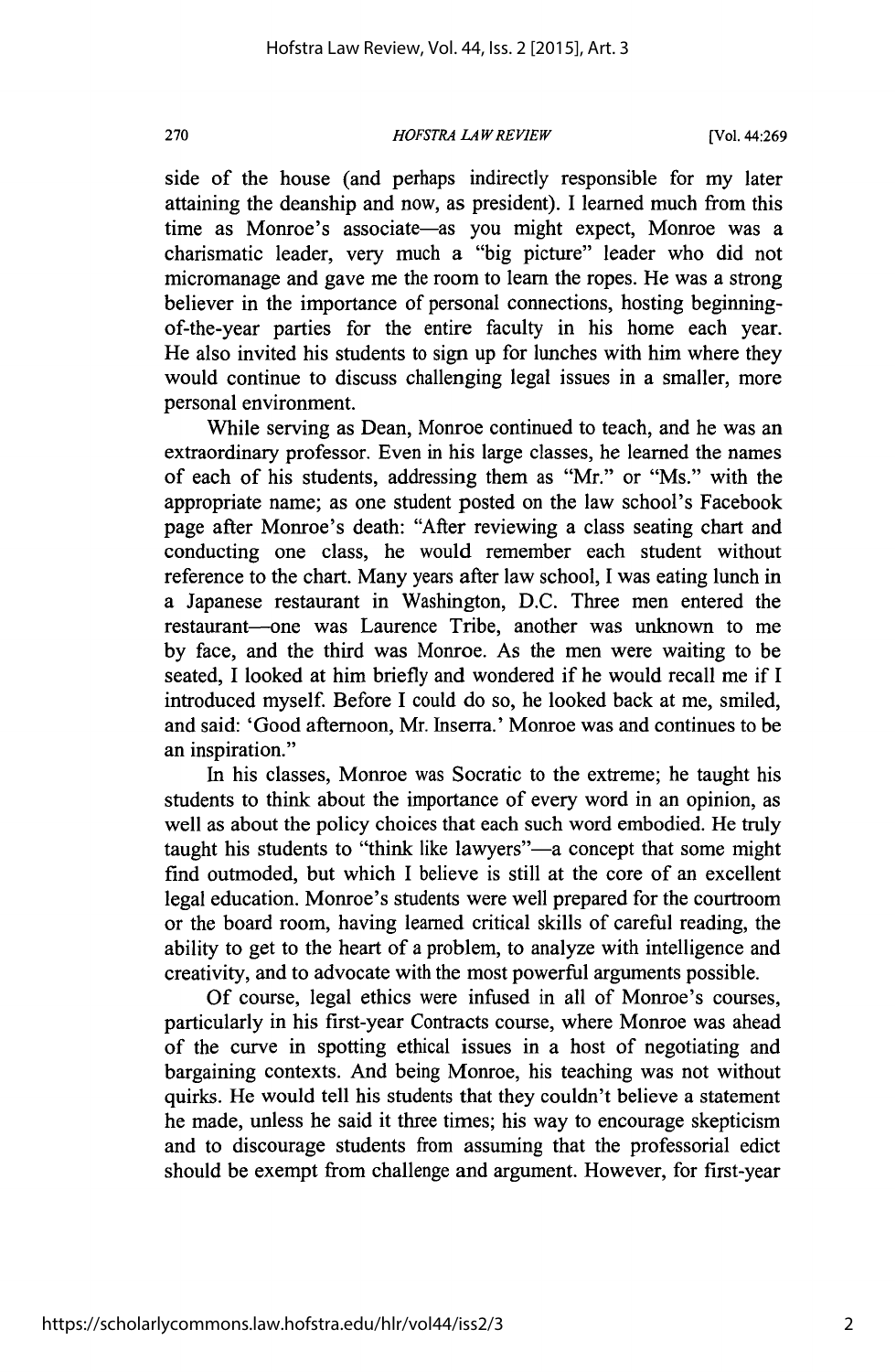*A TRIBUTE TO MONROE FREEDMAN* **2015] 271**

students, this did create some confusion-just imagine the arguments over how many times he said a certain thing, and was it really three times repeating the same or only a part of the original statement, and on and on. And then, of course, there were his grades; Monroe was known as an extraordinarily difficult grader. He used to say that a **"C"** was a good grade and anything above that was exceptional; students who received an **"A"** from Monroe knew that they had done something truly special. One student said: "The **A I** got from [Monroe] in Ethics, **I** consider to be the greatest academic achievement of my life."

**I** could go on and on about Monroe's legendary career, but I will not, since there are other tributes to come.

Still, there is one last anecdote **I** want to share. It's about Monroe's history with an attorney who has inspired generations of law students, an attorney who is a cultural and literary icon, an attorney who was revered **by** just about everyone-except Monroe Freedman.

That attorney is Atticus Finch, the heroic lawyer of *To Kill a Mockingbird* who Monroe famously called out in a **1992** *Legal Times* article as a "passive participant in the pervasive injustice" of the Jim Crow South. **"If** we don't do something fast," Monroe wrote, "lawyers are going to start taking him seriously as someone to emulate. And that would be a bad mistake."

You can imagine how that went over.

The outcry was swift and fierce-so much so that the *New York Times* did a story about Monroe's article and the responses it provoked.

This summer, a quarter-century later, Harper Lee's sequel to *To Kill a Mockingbird-Go Set a Watchman* (which had been written before *To Kill a Mockingbird)-was* published. And Monroe's take on Atticus Finch once again became the subject of a *New York Times* piece-this one the review of *Go Set a Watchman,* which among other things, depicts Atticus as a supporter of segregation and member of the Ku Klux Klan.

"Dismissed **by** some as the ravings of a curmudgeon," the *Times* reviewer wrote, "Freedman's impression of Atticus Finch has now largely been ratified **by** none other than his creator, Harper Lee herself."

Among those you will hear from tonight is Abbe Smith, a professor of law at Georgetown University, a long-time co-author and dear friend of Monroe's-and someone who had long taken issue with Monroe's argument about Atticus Finch. In July, after the release of *Go Set a Watchman,* she told a Georgia legal journal: **"I** want to give all the credit to Monroe Freedman. Turns out he's kind of a genius. He saw something **I** didn't see."